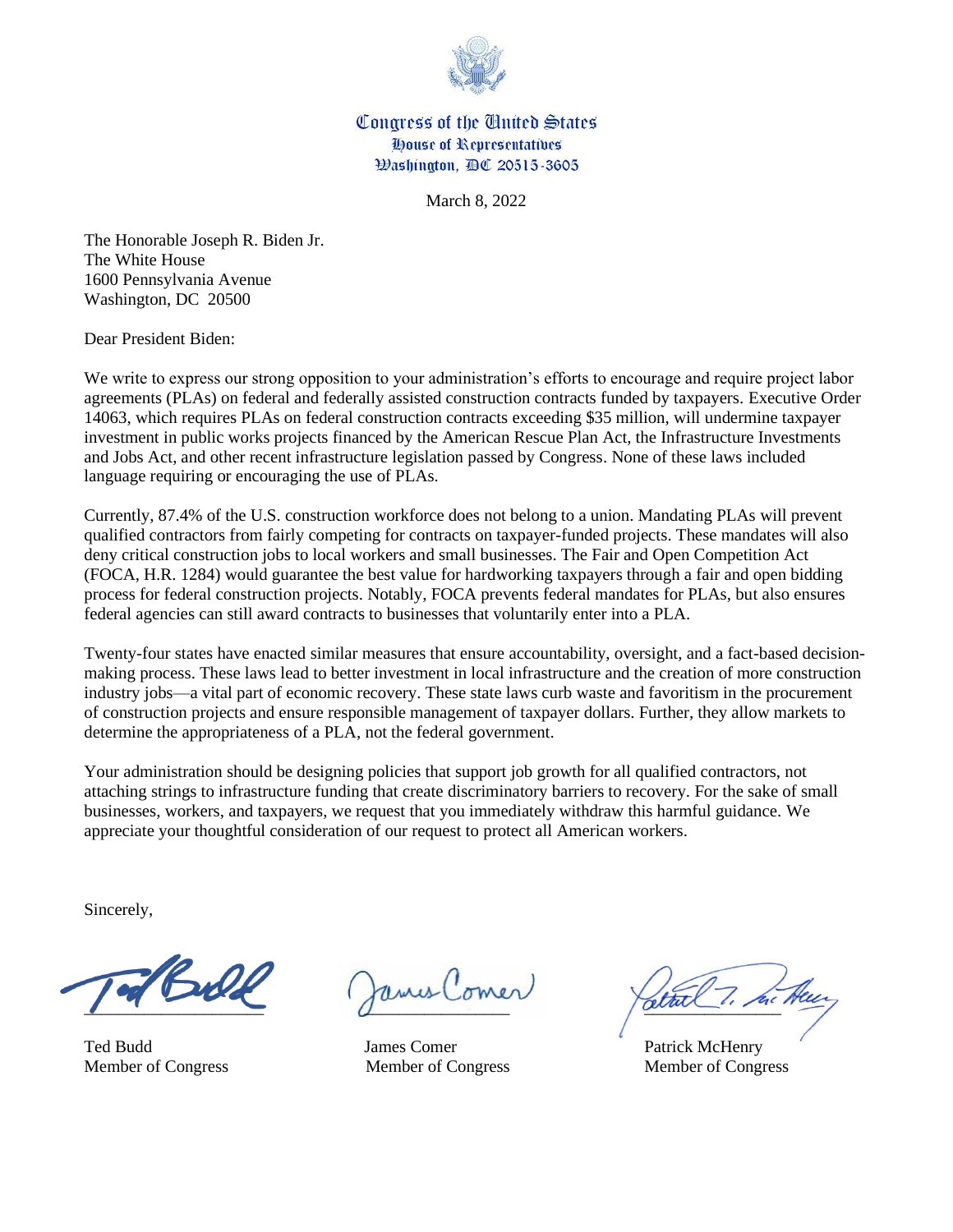Virginia Jox Manufactor Curian Smith

Virginia Foxx Scott Perry Scott Perry Adrian Smith Member of Congress Member of Congress Member of Congress

Cohley Hines

\_\_\_\_\_\_\_\_\_\_\_\_\_\_\_\_\_\_\_\_\_ \_\_\_\_\_\_\_\_\_\_\_\_\_\_\_\_\_ \_\_\_\_\_\_\_\_\_\_\_\_\_\_\_\_

 $BA$   $D-A$ 

and the most of the moment of the most of the most of the most of the most of the most of the most of the most of the most of the most of the most of the most of the most of the most of the most of the most of the most of

Scart Fitzyme Jul 0-

Ashley Hinson Brian Babin, D.D.S. Barry Loudermilk Member of Congress Member of Congress Member of Congress

Ben Cline Andy Biggs Andy Biggs John Moolenaar Member of Congress Member of Congress Member of Congress

 $\frac{1}{2}$   $\frac{1}{2}$   $\frac{1}{2}$   $\frac{1}{2}$   $\frac{1}{2}$   $\frac{1}{2}$   $\frac{1}{2}$   $\frac{1}{2}$   $\frac{1}{2}$   $\frac{1}{2}$   $\frac{1}{2}$   $\frac{1}{2}$   $\frac{1}{2}$   $\frac{1}{2}$   $\frac{1}{2}$   $\frac{1}{2}$   $\frac{1}{2}$   $\frac{1}{2}$   $\frac{1}{2}$   $\frac{1}{2}$   $\frac{1}{2}$   $\frac{1}{2}$ 

Bob Gibbs Ken Buck Byron Donalds

Ken Calvert **Kat Cammack** Madison Cawthorn Member of Congress Member of Congress Member of Congress

Scott Fitzgerald Paul A. Gosar, D.D.S. David Rouzer Member of Congress Member of Congress Member of Congress

Member of Congress Member of Congress Member of Congress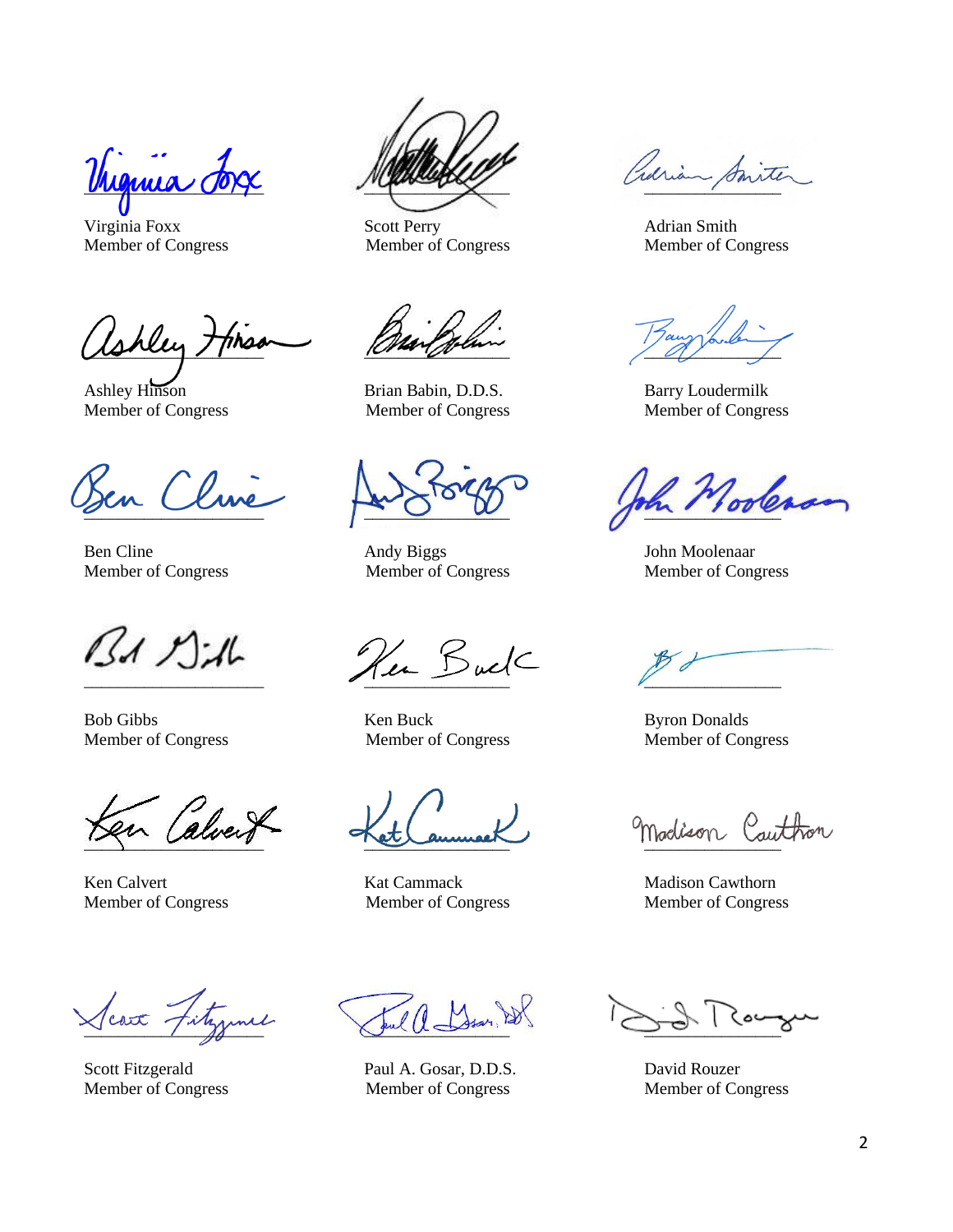2lem Swithmur

Member of Congress Member of Congress Member of Congress

 $\bigwedge_{u \in \mathbb{Z}} \bigwedge_{u \in \mathbb{Z}} u \cup \bigwedge_{u \in \mathbb{Z}} \bigwedge_{u \in \mathbb{Z}} u \cup \bigwedge_{u \in \mathbb{Z}} u \cup \bigwedge_{u \in \mathbb{Z}} u \cup \bigwedge_{u \in \mathbb{Z}} u \cup \bigwedge_{u \in \mathbb{Z}} u \bigwedge_{u \in \mathbb{Z}} u \bigwedge_{u \in \mathbb{Z}} u \bigwedge_{u \in \mathbb{Z}} u \bigwedge_{u \in \mathbb{Z}} u \bigwedge_{u \in \mathbb{Z}} u \bigwedge_{u \in \mathbb{Z}} u \big$ 

Jerry L. Carl Debbie Lesko Julia Letlow Member of Congress Member of Congress Member of Congress

Mariannette of Micen Meder With

Darrell Issa Mariannette Miller-Meeks, M.D. Dusty Johnson Member of Congress Member of Congress Member of Congress

 $\overline{a}$   $\overline{a}$   $\overline{a}$   $\overline{a}$   $\overline{a}$   $\overline{a}$   $\overline{a}$   $\overline{a}$   $\overline{a}$   $\overline{a}$   $\overline{a}$   $\overline{a}$   $\overline{a}$   $\overline{a}$   $\overline{a}$   $\overline{a}$   $\overline{a}$   $\overline{a}$   $\overline{a}$   $\overline{a}$   $\overline{a}$   $\overline{a}$   $\overline{a}$   $\overline{a}$   $\overline{$ 

Neal P. Dunn, M.D. **Young Kim** Jake Ellzey

 $\frac{1}{\sqrt{2}}$ 

Member of Congress Member of Congress Member of Congress

Glenn Grothman W. Gregory Steube Jeff Duncan

Louie Gohmert **Mary E. Miller** Alex X. Mooney

Member of Congress Member of Congress Member of Congress

Bob Good Blaine Luetkemeyer Gregory F. Murphy, M.D.

**MAZAN** 

 $\mathbb{P}$  and  $\mathbb{P}$  mary Emillers (beg x Mooney

Member of Congress Member of Congress Member of Congress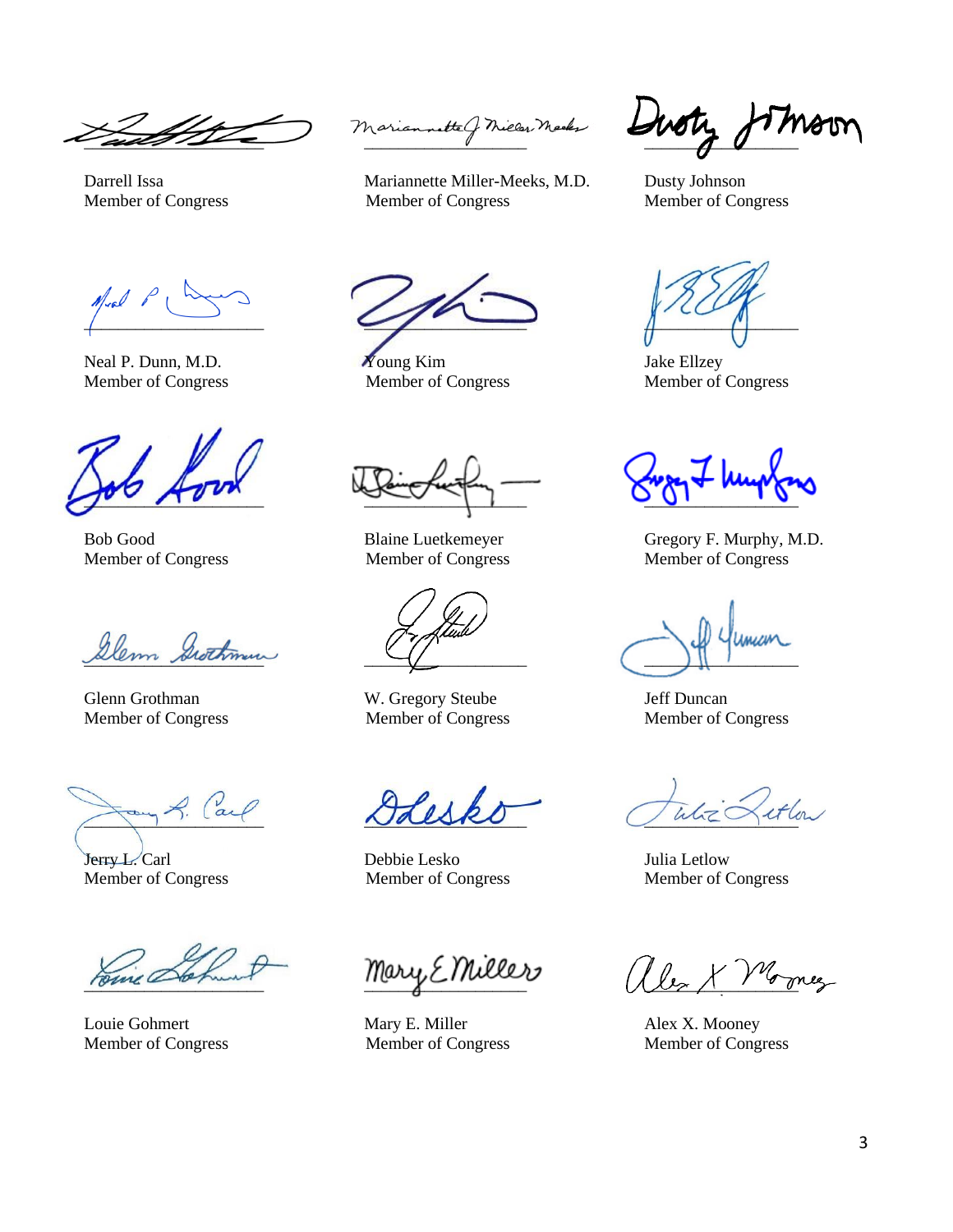Randy K. Weber Steve Womack Fred Keller Member of Congress Member of Congress Member of Congress

Andy Harris, M.D. Doug Lamborn Jake LaTurner Member of Congress Member of Congress Member of Congress

 $\mathcal{L}_{\mathcal{A}}$ 

 $\frac{1}{2}$ 

Fremch Hin

Willma  $\frac{1}{2}$ 

Ronny L. Jackson **Robert J. Wittman** Ralph Norman Ralph Norman Member of Congress Member of Congress Member of Congress

 $\mathcal{L}_{amb} \propto \mathcal{L}_{\text{min}}$  streethment free lelles

 $e\in \mathcal{M} \cdot \mathcal{D}$ . alloug Lambour

Lloyd Smucker Tim Burchett Tracey Mann Member of Congress Member of Congress Member of Congress

Rodger Williams Tom McClintock Burgess Owens Member of Congress Member of Congress Member of Congress

John R. Carter French Hill Eric A. "Rick" Crawford Member of Congress Member of Congress Member of Congress